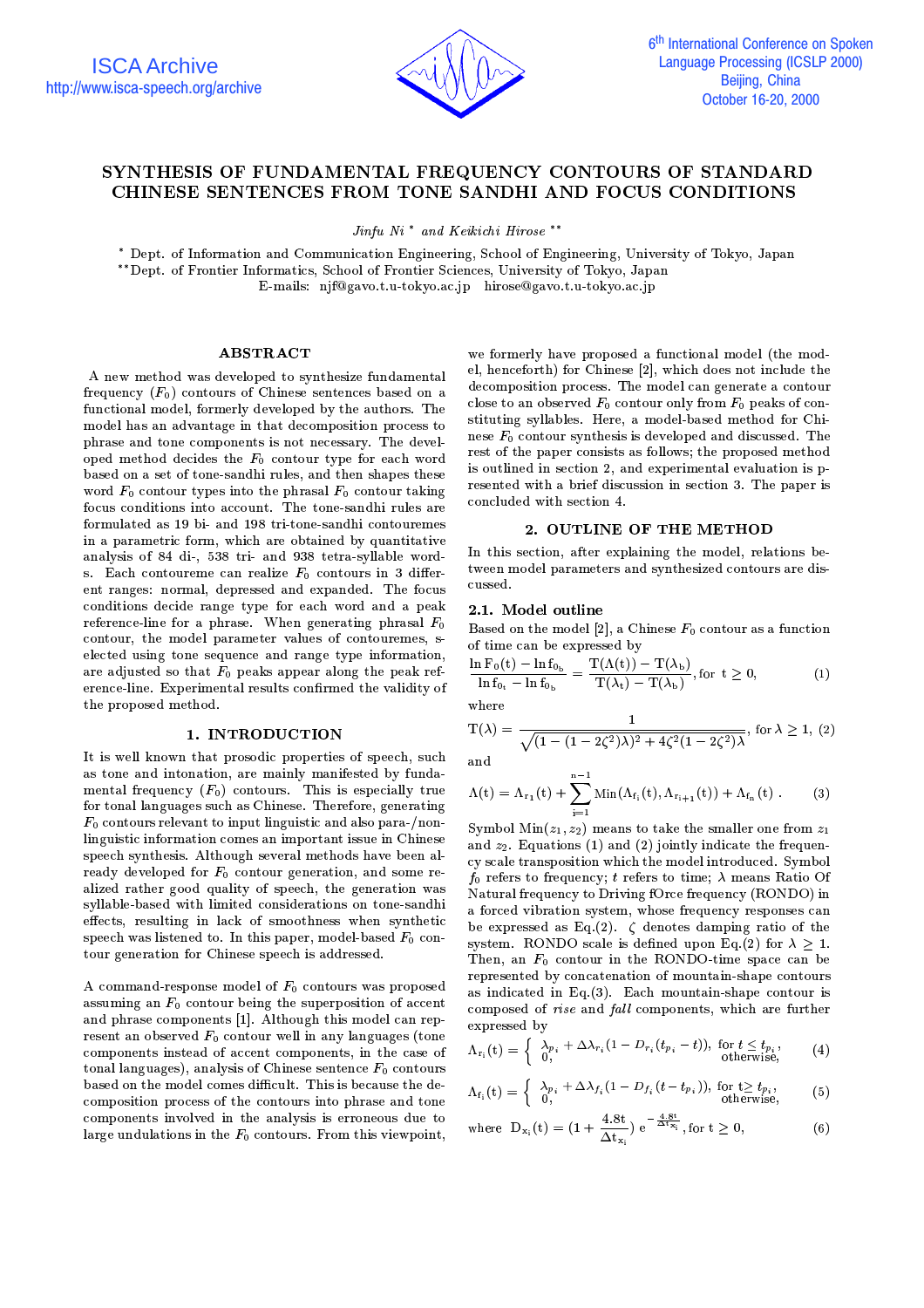indicates decaying responses over time of a critically damped second order linear system. Symbol  $x$  represents either  $r$ (ise) or  $f$ (all). The model parameters [2] in equations  $(1)$  to  $(6)$  indicate

| $\left[f_{0_b},f_{0_t}\right]$ | bottom and top frequencies of voice |
|--------------------------------|-------------------------------------|
|                                | register of a speaker,              |

- $[\lambda_b, \lambda_t]$ : bottom and top values of voice register on the RONDO scale,
- : damping ratio of the forced vibration system  $\zeta$ : number of mountain-shaped  $(rise-(peak))$  $\overline{\overline{n}}$  $fall$ ) patterns,

: ith peak coordination,  $(t_{p_i}, \lambda_{p_i})$ 

- $\{\Delta t_{r_i}, \Delta \lambda_{r_i}\}$ : parameters controlling the *i*th *rise*,
- $\{\Delta t_{f_i}, \Delta \lambda_{f_i}\}$ : parameters controlling the *i*th *fall*,

where  $i = 1, ..., n$ . It is noted that  $f_{0_h}$  and  $f_{0_t}$  are mapped onto  $\lambda_b$  and  $\lambda_t$ , respectively, and an  $F_0$  value is suppressed to  $f_{0_t}$  if it is larger than  $f_{0_t}$ .

Fig.1 illustrates the block-diagram of analysis and synthesis process of a Chinese  $F_0$  contour based on the model. Evaluation experiments in [3] confirmed that the mod-



Fig. 1. Block-diagram of analysis and synthesis of a Chinese  $F_0$  contour. On the right side, panel (a) plots the  $F_0$  contour ('+' symbol) and its model approximation (solid lines) in logarithmic frequency, panel (b) displays a fragment of  $T(\lambda)$  when  $0 \leq \lambda \leq 4.0$ , panel (c) plots the model-generated contour (solid lines) and underlying rise-(peak)-fall pattern components (dashed lines) in the RONDO-time space, and panel (d) indicates a rise-(peak)-fall pattern with its control parameters. Solid circles in (c) and (d) indicate the peaks.

el could represent an observed  $F_0$  contour well when the model parameter values were provided appropriately. Basically, parameters  $\zeta$ ,  $\lambda_b$  and  $\lambda_t$  can be fixed to 0.237, 1.98 and 1.0 respectively for all speakers and utterances. Parameters  $f_{0_h}$  and  $f_{0_t}$  specify top and bottom values of a frequency register of utterances of a speaker. The other parameters  $\Delta t_{r_i}, \Delta \lambda_{r_i}, t_{p_i}, \lambda_{p_i}, \Delta t_{f_i}$  and  $\Delta \lambda_{f_i}, i = 1, ..., n$ , are tightly related to and thus convey linguistic (and para-, non-linguistic) information of utterances in the RONDOtime space.

### 2.2. Modeling lexical tones in parametric form

There exist four lexical tones in SC, namely, **H** tone (also known as Tone 1) characterized by high-level  $F_0$  contour, **R** tone (Tone 2) by low-rising, **L** tone (Tone 3) by lowlevel, and  $\bf{F}$  tone (Tone 4) by high-falling. In addition, there is a neutral tone N (Tone 0), whose  $F_0$  contour loses its original shape and changes depending on the preceding tone. Fig.2 illustrates modeling of these tones using rise-(peak)-fall patterns, simply called basic patterns, hereafter. Two types of initial basic pattern are available for L with either high peak 'e' or low peak 'f'; a high initial peak usually occurs in a syllable with voiced *initial* when it follows to a syllable with  $H$ ,  $R$  or  $L$  tone type.



Fig. 2. Modeling the lexical tones. Shading bar indicates perceptually relevant portion of a tone contour.

Basically, two *basic patterns* are assigned to each tone type for regular formulation in a parametric form except for  $\mathbf{F}$ ; no the 2nd basic pattern for  $\mathbf{F}$ . Also, for  $\mathbf{R}$  and  $\mathbf{L}$ , basic patterns with the peak marked by 'c', 'e', 'f' or 'g' may be absent in certain contexts. Each basic pattern is represented in the parametric form:

$$
ith basic pattern \Leftrightarrow \{\Delta t_{r_i}, \Delta \lambda_{r_i}, \Delta \lambda_{p_i}, \Delta t_{f_i}, \Delta \lambda_{f_i}\}, (7)
$$

where  $\Delta \lambda_{p_i}$  indicates a deviation from the reference peak value  $\lambda_{p_i}$ , i.e.,  $\Delta \lambda_{p_i} = \lambda_{p_i} - \lambda_{p_i}$ .  $\lambda_{p_i}$  is further represented by the linear equation when  $t_{p_i}$  is determined:

$$
\hat{\lambda}_{p_i} = \lambda_0 + k * t_{p_i}, \quad i = 1, ..., m,
$$
\n(8)

where  $m$  denotes number of *patterns* for a tone group. Parameters  $\lambda_0$  (intercept) and k (gradient) are decided so that the line fit to patterns of H tone combination sequence. Moreover, higher-order linguistic effects (focal effects) and para- and non-linguistic effects can be incorporated into tone-sandhi patterns by properly adjusting these parameters.

## 2.3. Formulating tone-sandhi rules

As a tonal language, the polysyllabic tone-sandhi contouremes (two, three, and four syllable combinations forming intrinsic tone-sandhi patterns) play an important role in discriminating word meaning in SC. Consequently, to a certain extent, they maintain well-formed invariant patterns. Here, formulation of basic tone-sandhi rules is aimed at to capture various intrinsic tonal variations in tri-tone context and additional anticipatory raising effects. Particularly, when a tri-tone sequence followed by a low-onset tone, **R** or **L**, the mid and back portions of its  $F_0$  contour are clearly raised when compared to those followed by a high-onset tone, H or F. This is shown in our quantitative analysis of tetra-syllable words.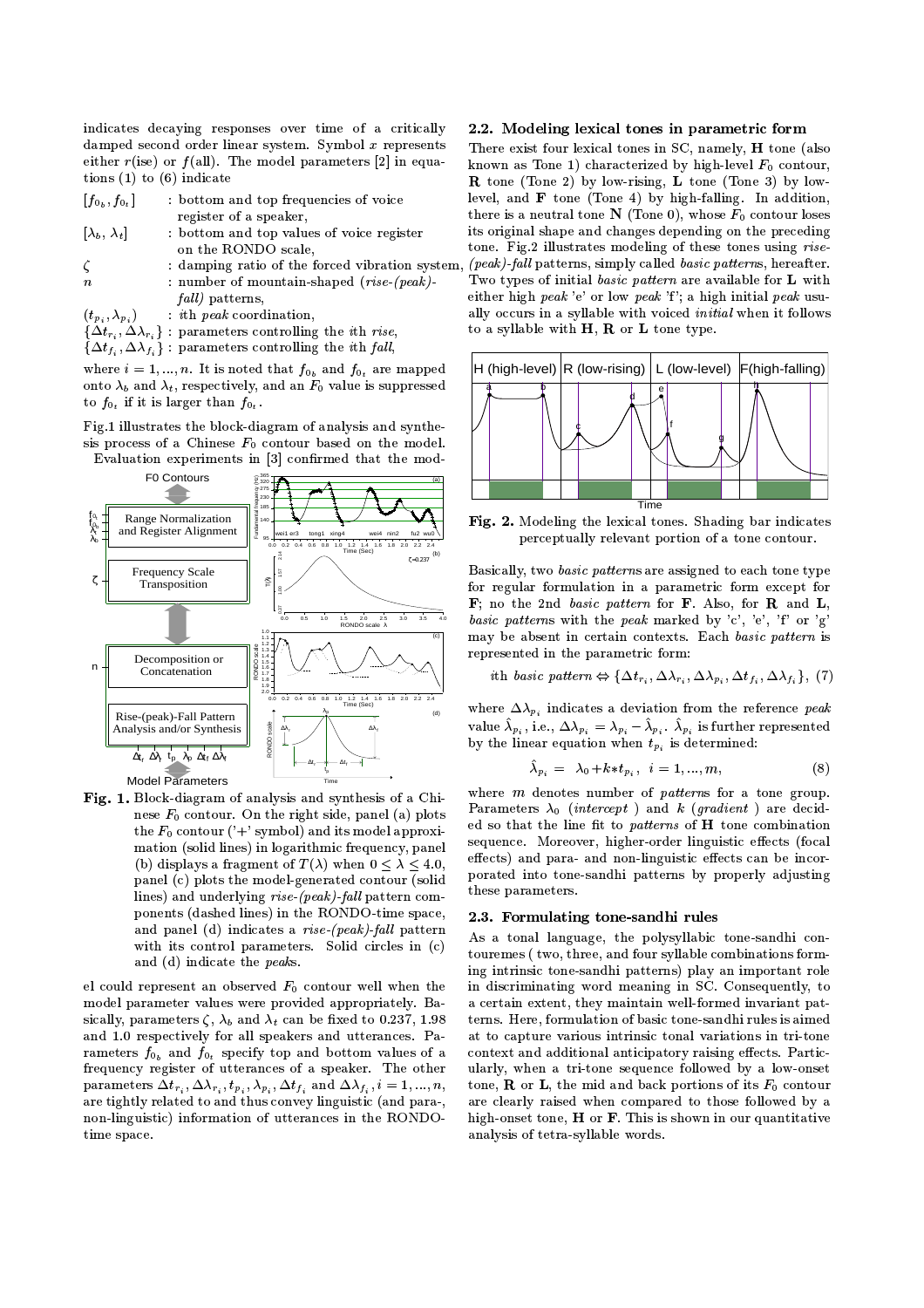Based on the lexical tone modeling shown in Fig.2, the basic tone-sandhi rules were summarized as 19 bi- and 198 tritone-sandhi contouremes in the parametric form expressed in Eq.  $(7)$ . These contouremes were determined through inspecting 19 bi-, 59 tri- and 221 tetra-tone-sandhi patterns. These patterns were obtained by a quantitative analysis of 84 di-, 538 tri- and 938 tetra-syllable words uttered by an announcer (Set-1 in Table 1). Furthermore, each contoureme can realize contours in 3 different ranges: normal (Type-A), depressed (Type-B) and expanded (Type-C). The range effect on tone-sandhi patterns was simultaneously incorporated into their parameter search process by the frequency scale transposition [3]. Fig.3 shows examples of the formulated tone-sandhi patterns, where  $\lambda_0 = 1.1636$ and  $k=0.10$  giving the *peak* reference-line.



Fig. 3. Examples of formulated tone-sandhi patterns. Each pattern shows contours in 3 different ranges. Solid circles indicate peaks. Tilted straight-lines indicate the *peak* reference-lines.

As for the parameter search for contouremes, parameters  $\lambda_0$  and k were first decided so that the line fit to the H-**HH** and **HHHH** patterns.  $\Delta \lambda_{p_i}$  was then calculated as average of selected samples'  $\Delta \lambda_{p_i}$ . The parameters  $\{\Delta t_{r_i},$  $\Delta \lambda_{r_i}$  and  $\{\Delta t_{f_i}, \ \Delta \lambda_{f_i}\}\$  independently were estimated from selected samples using Analysis-by-Synthesis (AbS) technique. It should be noted that parameters  $\{\Delta t_{r_i},\}$  $\Delta \lambda_{r_i}$  and  $\{\Delta t_{f_i}, \Delta \lambda_{f_i}\}\$  should be determined so that tonal discriminative features colud also be properly kept in synthesized phrasal  $F_0$  contours, where the contouremes needed to be adjusted to an assigned peak reference-line. For instance, for RL sequence shown in Fig.2, parameters  $\{\Delta t_{f_2}, \Delta \lambda_{f_2}\}\$ values for the 2nd basic pattern of **R** should not to change the following L feature (low-level) when either 'e' or 'f' patterns are absent in certain contexts.

## 2.4. Calculating phrasal model parameters taking focus conditions into acount

A focus may be either intended or intrinsic one. Intended focus is controllable by the speaker: placing a focus on important words. Intrinsic focus is decided by the style and structure of the sentence. The focus is utilized to decide range type for each word and to calculate  $\lambda_0$  and k for the phrasal  $F_0$  contour control.

The  $F_0$  contour type is firstly determined for each word based on the tone sandhi rules. The model parameter values of contouremes, selected using tone sequence and range information, are then adjusted so that  $F_0$  peaks appear along the *peak* reference-line  $\lambda_{p_i} = \lambda_0 + k * t_{p_i}$ , where  $i=1,...,m$ . Particularly, for ith pattern with timing  $t_{p_i}$ , the *peak* is readjusted by  $\lambda_{p_i} = \lambda_{p_i} + \Delta \lambda_{p_i}$ , while the others remain unchanged. However, the parameters that are responsible for transition between word / phrasal boundaries need to be specially treated. Finally, the sentential  $F_0$  contour generated by these resulting parameter values is transposed from the RONDO-time space into frequencytime space with speaker-specific register alignment.

The basic features relevant to the proposed method are illustrated in Fig.4. This figure shows modeling of an observed  $F_0$  contour of the sentence "nin2 hao3 (hello), huan1 ying0 nin2 shi3 yong4 (welcome you to using)  $||$  wei1 er3  $t$ onq1 xin4 (WEIER communication) | she4 bei0 (devices)" where symbol || indicates the syntactic boundary, and | indicates the boundary of two content words (italic parts). An intended focus is placed to the two content words. The sentence consists of two prosodic phrases separated by a long pause. Intercept  $\lambda_0$  is reset at the onset of each prosodic phrase;  $\lambda_0$  takes two values 1.17 and 1.09, respectively. Within the 2nd prosodic phrase, content words under the focus take normal range (Type-A), while others take depressed range (Type-B). For an utterance produced in plain statement style like this example, parameter  $k$  could be fixed to 0.28 for Type-B parts and to 0.06 for Type-A part.



Fig. 4. Modeling of an observed  $F_0$  contour via concatenating formulated tone-sandhi contouremes taking the focus condition into account. In the middle panel, '+' symbols indicate measured  $F_0$ 's, and solid lines indicate modeled contours, both plotted in log-frequency vs. time space. In the bottom panel, the thin and thick curves respectively indicate formulated patterns and those adjusted to the reset peak reference-lines  $a, b$  and  $c$ , which are given by taking focus conditions into account. Solid circles indicate the peaks, whose timings are measured directly from the observed  $F_0$  contour.

# 3. EXPERIMENTAL EVALUATION

The analysis and evaluation experiments were mostly conducted on a total of 1730 speech samples produced by 3 female announcers, as listed in Table 1. These samples were classified into three sub-sets: 1560 isolated words (Set-1). 37 digit-strings (Set-2) and 48 sentences (Set-3). In the AbS process of either model parameter estimation or parameters  $\lambda_0$  and k search,  $[f_{0_b}, f_{0_t}]$  were fixed to values